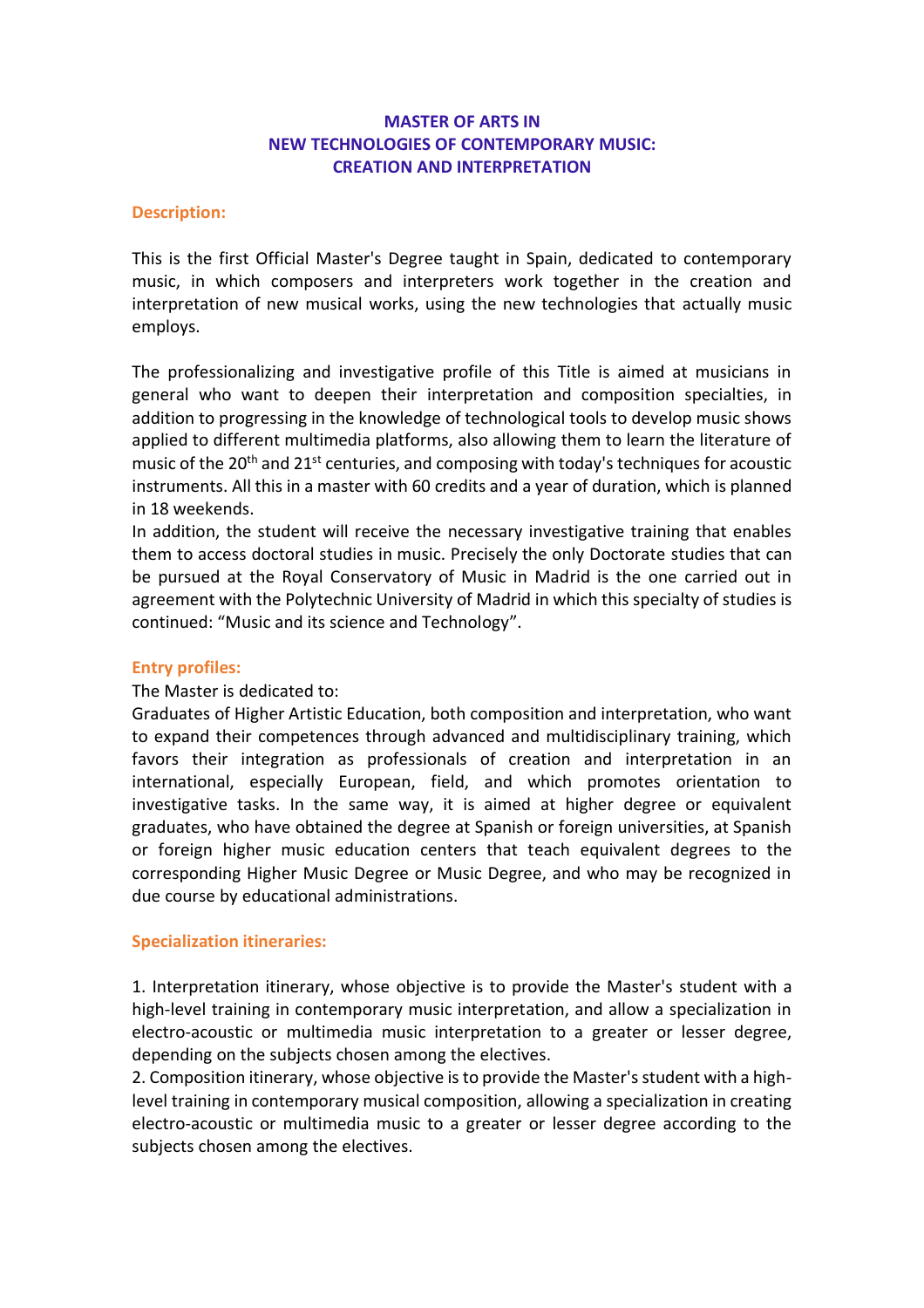Both itineraries professionalize and offer the necessary research training, which enables the student to access doctoral programs.

# **Admission criteria:**

An Evaluation Commission will be convened in charge of the selection of students based on the profile proposed by the Degree, which will be made up of a maximum of five members, as determined by the Postgraduate Academic Commission.

Applicants must submit a motivation letter and a curriculum vitae that reflects academic merits and experience in the field of musical creation or performance. In the curriculum, the practices carried out will be taken into account, even when they have not had a professional purpose, as long as they are related to the subjects that will be taught in the Master.

There will be an audition in the case of interpreters, and a personalized interview in the case of composers, to assess the motivation and musical career of the applicant to study the Master, as well as to determine if he has the appropriate technical requirements for level.

This test in the case of the performers will involve the interpretation of a actually music program with a minimum duration of 15 minutes (The candidate perform 10 minutes approx. of this program). Apart from this interpretation, the Evaluation Committee may ask the questions it deems necessary to assess the artistic quality and motivation of the applicant to pursue the master's degree.

The test in the case of composers will consist of the presentation of two pieces of authorship of the applicant, of recent writing<sup>1</sup>, and to defend their technical, aesthetic and musical concepts before the Evaluation Commission. The latter will be able to ask the questions it deems necessary to assess the artistic quality and motivation of the applicant for the master's degree.

The entrance test can be done by video conference when requested by the applicant only in foreign candidates. In this case, applicants to the composition itinerary must send previously the scores and the recording, and the interview will be conducted by videoconference. Applicants to the performance itinerary must also send the scores, and the performance and interview will also take place by video conference. In both cases, the materials described must be in the possession of the court 6 days before the test.

**Distribution of places offered:**

TOTAL PLACES: 30 Composition: 5 Interpretation: 25

 $1$  Composers must present the pieces six days before the test, with a recording with real or midi instruments.